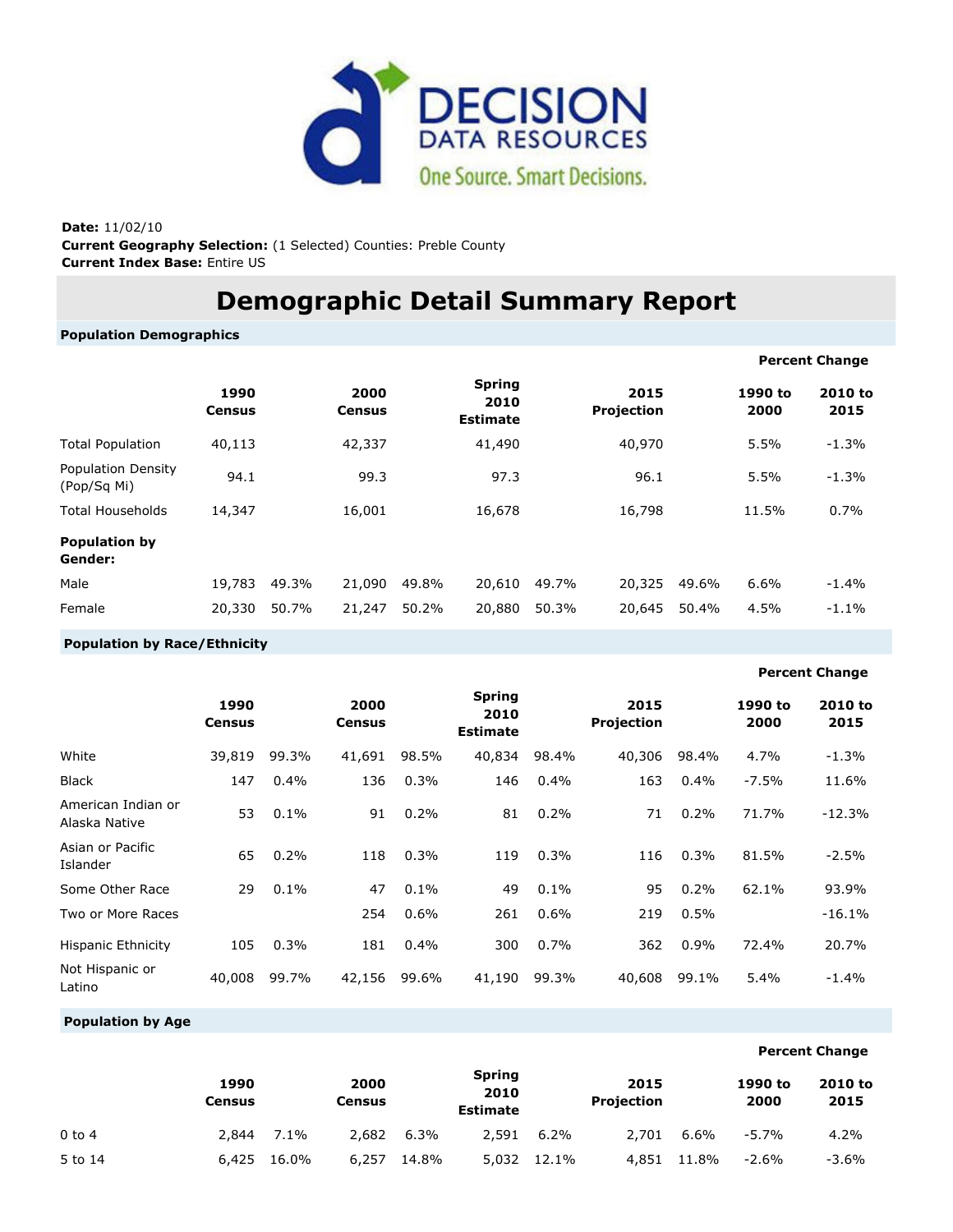| 15 to 19                    | 2,942 | 7.3%    | 3,169 | 7.5%  | 2,685 | 6.5%    | 2,521 | 6.2%    | 7.7%     | $-6.1%$  |
|-----------------------------|-------|---------|-------|-------|-------|---------|-------|---------|----------|----------|
| 20 to 24                    | 2,434 | 6.1%    | 2,162 | 5.1%  | 2,471 | $6.0\%$ | 2,595 | 6.3%    | $-11.2%$ | 5.0%     |
| 25 to 34                    | 6,262 | 15.6%   | 5,240 | 12.4% | 5,256 | 12.7%   | 4,983 | 12.2%   | $-16.3%$ | -5.2%    |
| 35 to 44                    | 6,146 | 15.3%   | 6,909 | 16.3% | 5,232 | 12.6%   | 4,844 | 11.8%   | 12.4%    | $-7.4%$  |
| 45 to 54                    | 4,446 | 11.1%   | 6,122 | 14.5% | 6,331 | 15.3%   | 5,591 | 13.6%   | 37.7%    | $-11.7%$ |
| 55 to 64                    | 3,692 | $9.2\%$ | 4,223 | 10.0% | 5,438 | 13.1%   | 5,850 | 14.3%   | 14.4%    | 7.6%     |
| 65 to 74                    | 2,992 | 7.5%    | 3,068 | 7.2%  | 3,507 | 8.5%    | 3,971 | $9.7\%$ | 2.5%     | 13.2%    |
| 75 to 84                    | 1,495 | 3.7%    | 1,964 | 4.6%  | 2,063 | 5.0%    | 2,227 | $5.4\%$ | 31.4%    | 8.0%     |
| $85+$                       | 441   | 1.1%    | 541   | 1.3%  | 881   | 2.1%    | 832   | 2.0%    | 22.7%    | $-5.6%$  |
| <b>Median Age:</b>          |       |         |       |       |       |         |       |         |          |          |
| <b>Total Population</b>     | 33.7  |         | 37.5  |       | 40.4  |         | 40.8  |         | 11.2%    | 0.8%     |
| <b>Households by Income</b> |       |         |       |       |       |         |       |         |          |          |

|                           | 1990<br><b>Census</b> |       | 2000<br><b>Census</b> |       | <b>Spring</b><br>2010<br><b>Estimate</b> |       | 2015<br>Projection |       | 1990 to<br>2000 | 2010 to<br>2015 |
|---------------------------|-----------------------|-------|-----------------------|-------|------------------------------------------|-------|--------------------|-------|-----------------|-----------------|
| $$0 - $15,000$            | 3,233                 | 22.5% | 1,952                 | 12.2% | 1,996                                    | 12.0% | 1,966              | 11.7% | $-39.6%$        | $-1.5%$         |
| $$15,000 - $24,999$       | 3,055                 | 21.3% | 1,936                 | 12.1% | 1,776                                    | 10.6% | 1,682              | 10.0% | $-36.6%$        | $-5.3%$         |
| \$25,000 - \$34,999       | 2,778                 | 19.4% | 2,418                 | 15.1% | 1,758                                    | 10.5% | 1,537              | 9.2%  | $-13.0%$        | $-12.6%$        |
| \$35,000 - \$49,999       | 2,867                 | 20.0% | 3,231                 | 20.2% | 2,644                                    | 15.9% | 2,443              | 14.5% | 12.7%           | $-7.6%$         |
| \$50,000 - \$74,999       | 1,814                 | 12.6% | 4,013                 | 25.1% | 4,281                                    | 25.7% | 4,323              | 25.7% | 257.3%          | 1.0%            |
| \$75,000 - \$99,999       | 409                   | 2.9%  | 1,546                 | 9.7%  | 2,111                                    | 12.7% | 2,302              | 13.7% | 278.0%          | 9.0%            |
| $$100,000 -$<br>\$149,999 | 136                   | 0.9%  | 717                   | 4.5%  | 1,490                                    | 8.9%  | 1,751              | 10.4% | 427.2%          | 17.5%           |
| $$150,000 +$              | 36                    | 0.3%  | 188                   | 1.2%  | 622                                      | 3.7%  | 794                | 4.7%  | 422.2%          | 27.7%           |
| Average Hhld<br>Income    | \$31,770              |       | \$48,518              |       | \$58,032                                 |       | \$60,518           |       | 52.7%           | 4.3%            |
| Median Hhld<br>Income     | \$27,594              |       | \$42,237              |       | \$50,739                                 |       | \$52,987           |       | 53.1%           | 4.4%            |
| Per Capita Income         | \$11,437              |       | \$18,337              |       | \$23,613                                 |       | \$25,114           |       | 60.3%           | 6.4%            |

## **Employment and Business**

**Percent Change**

**Percent Change**

|                                      | 1990<br><b>Census</b> |       | 2000<br><b>Census</b> |       | <b>Spring</b><br>2010<br><b>Estimate</b> |       | 2015<br>Projection |       | 1990 to<br>2000 | 2010 to<br>2015 |
|--------------------------------------|-----------------------|-------|-----------------------|-------|------------------------------------------|-------|--------------------|-------|-----------------|-----------------|
| Age $16 +$ Population                | 30,247                |       | 32,672                |       | 33,332                                   |       | 32,910             |       | $8.0\%$         | $-1.3%$         |
| In Labor Force                       | 19,233                | 63.6% | 21,536                | 65.9% | 22,131                                   | 66.4% | 21,820             | 66.3% | 12.0%           | $-1.4%$         |
| Employed                             | 17,961                | 93.4% | 20,607                | 95.7% | 19,240                                   | 86.9% | 20,520             | 94.0% | 14.7%           | 6.7%            |
| Unemployed                           | 1,227                 | 6.4%  | 918                   | 4.3%  | 2,869                                    | 13.0% | 1,278              | 5.9%  | $-25.2%$        | $-55.5%$        |
| In Armed Forces                      | 40                    | 0.1%  | 11                    | 0.1%  | 22                                       | 0.1%  | 22                 | 0.1%  | $-72.5%$        | 0.0%            |
| Not In Labor Force                   | 11,014                | 36.4% | 11,136                | 34.1% | 11,201                                   | 33.6% | 11,090             | 33.7% | 1.1%            | $-1.0%$         |
| Number of Employees<br>(Daytime Pop) |                       |       |                       |       | 13,390                                   |       |                    |       |                 |                 |
| Number of<br>Establishments          |                       |       |                       |       | 1,256                                    |       |                    |       |                 |                 |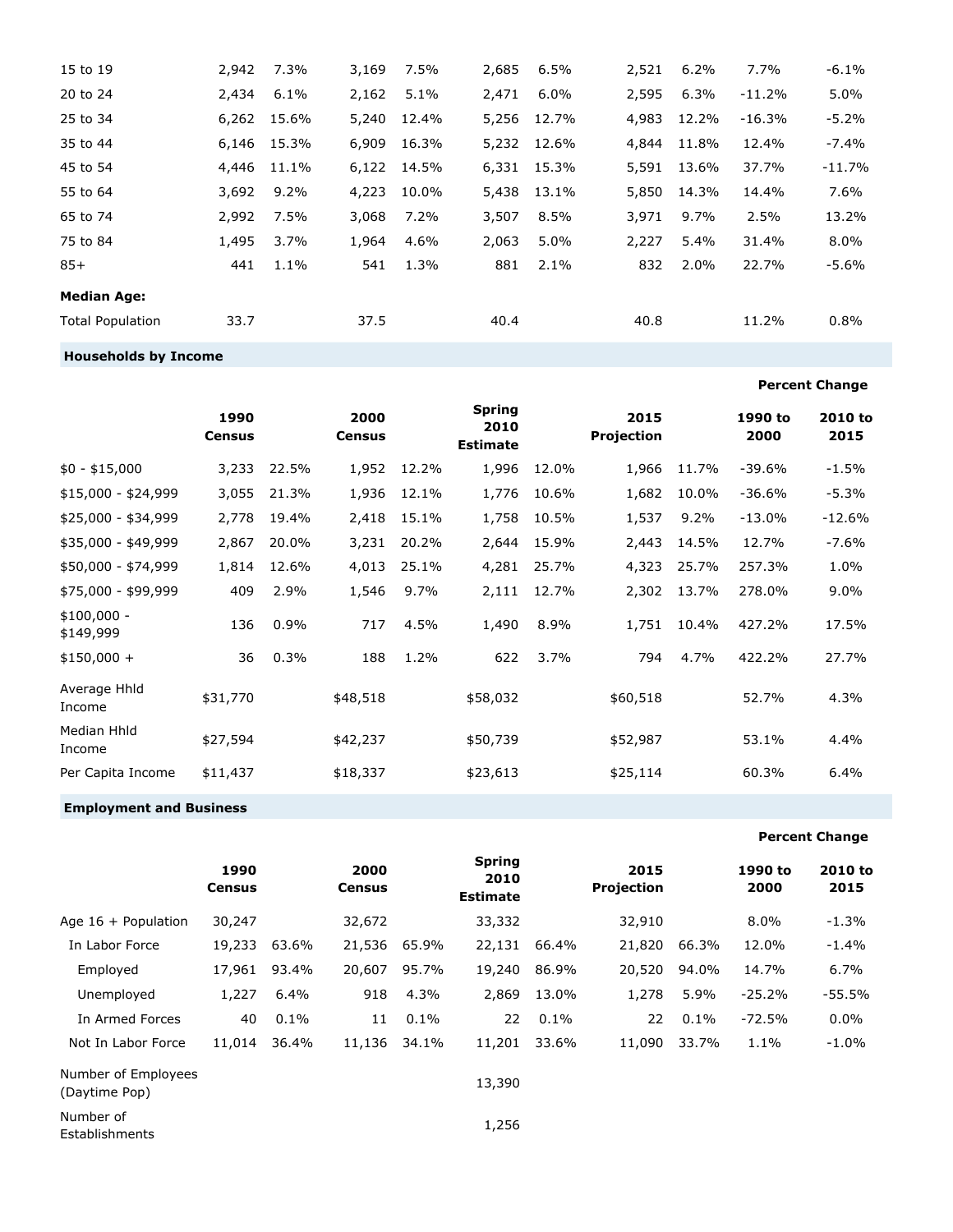| Emp in Blue Collar<br>Occupations  | 10.968 53.2% |             |
|------------------------------------|--------------|-------------|
| Emp in White Collar<br>Occupations |              | 9.639 46.8% |

## **Housing Units**

|                     |                       |       |                |       |                                          |       |                           |       |                 | <b>Percent Change</b> |
|---------------------|-----------------------|-------|----------------|-------|------------------------------------------|-------|---------------------------|-------|-----------------|-----------------------|
|                     | 1990<br><b>Census</b> |       | 2000<br>Census |       | <b>Spring</b><br>2010<br><b>Estimate</b> |       | 2015<br><b>Projection</b> |       | 1990 to<br>2000 | 2010 to<br>2015       |
| Total Housing Units | 15,175                |       | 17,186         |       | 18,062                                   |       | 18,197                    |       | 13.3%           | 0.7%                  |
| Owner Occupied      | 11,068                | 72.9% | 12,618         | 73.4% | 13,082                                   | 72.4% | 13,169                    | 72.4% | 14.0%           | 0.7%                  |
| Renter Occupied     | 3.279                 | 21.6% | 3.383          | 19.7% | 3,596                                    | 19.9% | 3.629                     | 19.9% | $3.2\%$         | 0.9%                  |
| Vacant              | 828                   | 5.5%  | 1.185          | 6.9%  | 1,384                                    | 7.7%  | 1,399                     | 7.7%  | 43.1%           | 1.1%                  |

## **Vehicles Available**

## **Percent Change**

|                              | 1990<br><b>Census</b> |       | 2000<br><b>Census</b> |       | <b>Spring</b><br>2010<br><b>Estimate</b> |             | 2015<br><b>Projection</b> |       | 1990 to<br>2000 | 2010 to<br>2015 |
|------------------------------|-----------------------|-------|-----------------------|-------|------------------------------------------|-------------|---------------------------|-------|-----------------|-----------------|
| Average Vehicles<br>Per Hhld | 2.1                   |       | 1.9                   |       | 2.2                                      |             | 2.2                       |       | $-6.6%$         | 2.1%            |
| 0 Vehicles<br>Available      | 592                   | 3.9%  | 728                   | 4.6%  | 622                                      | 3.7%        | 643                       | 3.8%  | 23.0%           | 3.4%            |
| 1 Vehicle Available          | 3.781                 | 24.9% | 3,834                 | 24.0% |                                          | 4,385 26.3% | 4,568                     | 27.2% | 1.4%            | 4.2%            |
| 2+ Vehicles<br>Available     | 10,841                | 71.3% | 11,439                | 71.5% | 11,671                                   | 70.0%       | 11,587                    | 69.0% | 5.5%            | $-0.7%$         |

## **Marital Status**

#### **Percent Change 1990 Census 2000 Census Spring 2010 Estimate 2015 Projection 1990 to 2000 2010 to 2015** Age 15+ Population 30,850 33,398 33,865 33,417 8.3% -1.3% Married, Spouse Present 20,286 65.8% 20,689 62.0% 21,020 62.1% 20,755 62.1% 2.0% -1.3% Married, Spouse Absent <sup>363</sup> 1.2% <sup>854</sup> 2.6% <sup>853</sup> 2.5% <sup>836</sup> 2.5% 135.3% -2.0% Divorced 2,390 7.8% 3,180 9.5% 3,237 9.6% 3,200 9.6% 33.1% -1.1% Widowed 2,067 6.7% 2,215 6.6% 2,217 6.6% 2,182 6.5% 7.2% -1.6% Never Married 5,740 18.6% 6,460 19.3% 6,538 19.3% 6,444 19.3% 12.5% -1.4%

#### **Educational Attainment**

#### **1990 Census 2000 Census Spring 2010 Estimate 2015 Projection 1990 to 2000 2010 to 2015** Age 25+ Population 25,474 28,067 28,708 28,298 10.2% -1.4% Grade K - 8 2,430 9.5% 1,238 4.4% 1,134 4.0% 981 3.5% -49.1% -13.5% Grade 9 - 12 4,568 17.9% 3,752 13.4% 3,216 11.2% 2,888 10.2% -17.9% -10.2%

## **Percent Change**